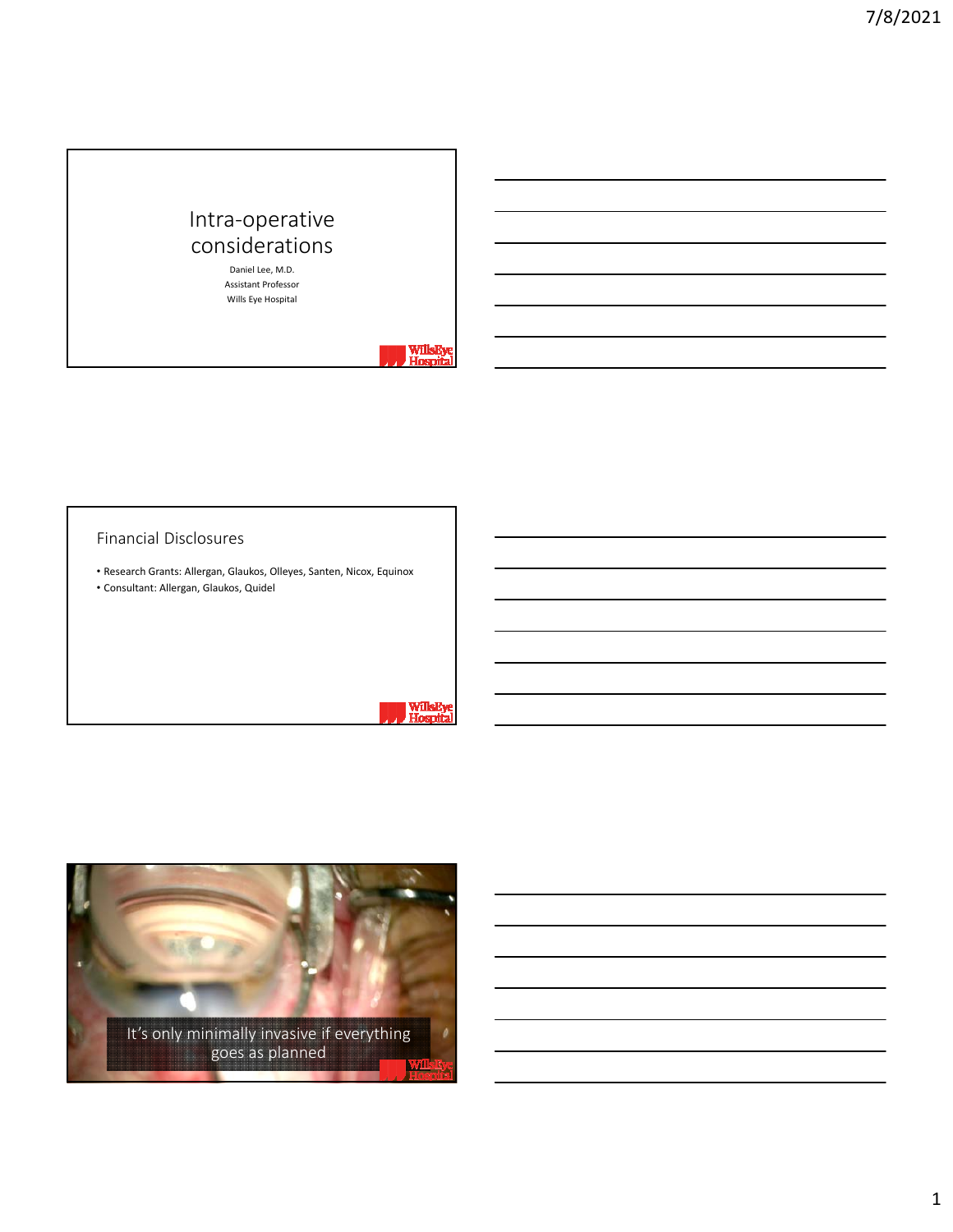### Prevention: The View Is Everything

- Avoid limbal blood vessels
- Safe entry practices • Don't go where you can't see
- High magnification
- Avoid visible vessels in the angle
- Bias maneuvers towards anterior TM • Remember that pigmented TM is posterior
- Reverse Trendeleberg
- Especially in patients on blood thinners, OSA, obese



Wils

### Intra‐operative Hemorrhage

- Most common complication
- Complicates procedure
- Significant visual disturbance to patients
- Sometimes associated with IOP spikes
- Mechanisms
	- Backflow from downstream aqueous outflow pathway
	- Damage to highly vascular uveal tissue • Peripheral iris – Anterior synechiae, iris processes, circumferential vessels • Ciliary body
		-
	- Damage to intrinsic vessels in TM (rare)



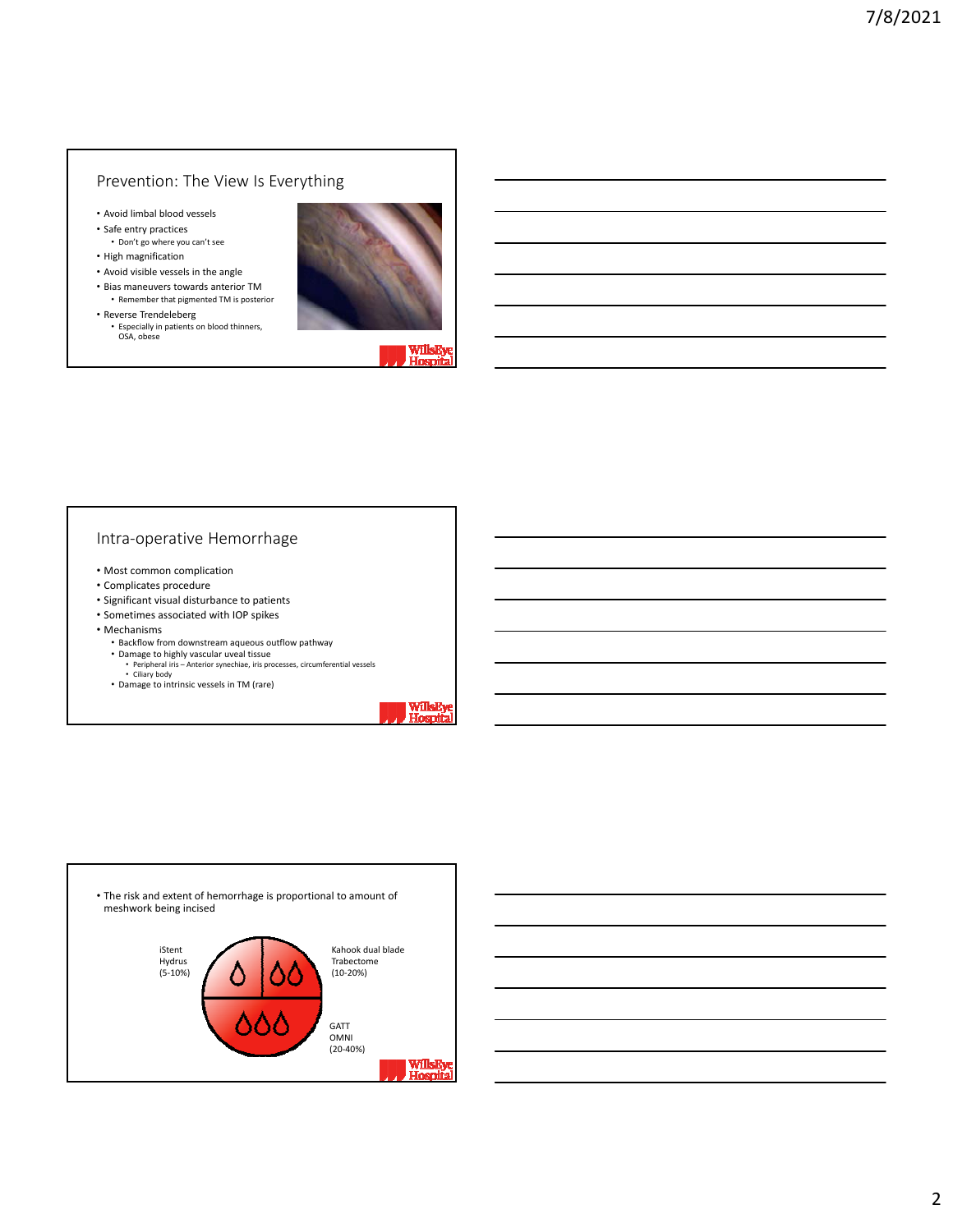## Mitigating Maneuvers: Pressurize & Elevate

- Same principles for skin wounds
- Maintain an elevated intracameral pressure • Fill AC with viscoelastic or air
	- Wait…
	- Pre‐hydrate wounds to minimize hypotony
- Irrigation may wash away clotting factors
- Keep head of bed elevated
- Consider leaving a small amount of viscoelastic in the eye



WillsE

# Cyclodialysis Clefts

- Increasing incidence with the advent of MIGS
- Maximally unhappy patients

• Be careful in patients with pale trabecular meshwork

- Pre-operative evaluation • Consider staining with vision blue
- Tell tale signs • Patient feels pain
	-
	- Often accompanied by bleeding Angle appears deeper



## Surgical Management of Clefts

- Management may depend on extent of damage
- Small clefts (<1 clock hour) often can close with medical management alone
- Larger clefts usually need surgical intervention
- Early intervention is preferable in glaucoma patients
- Delayed cleft closures are often accompanied by severe IOP spikes

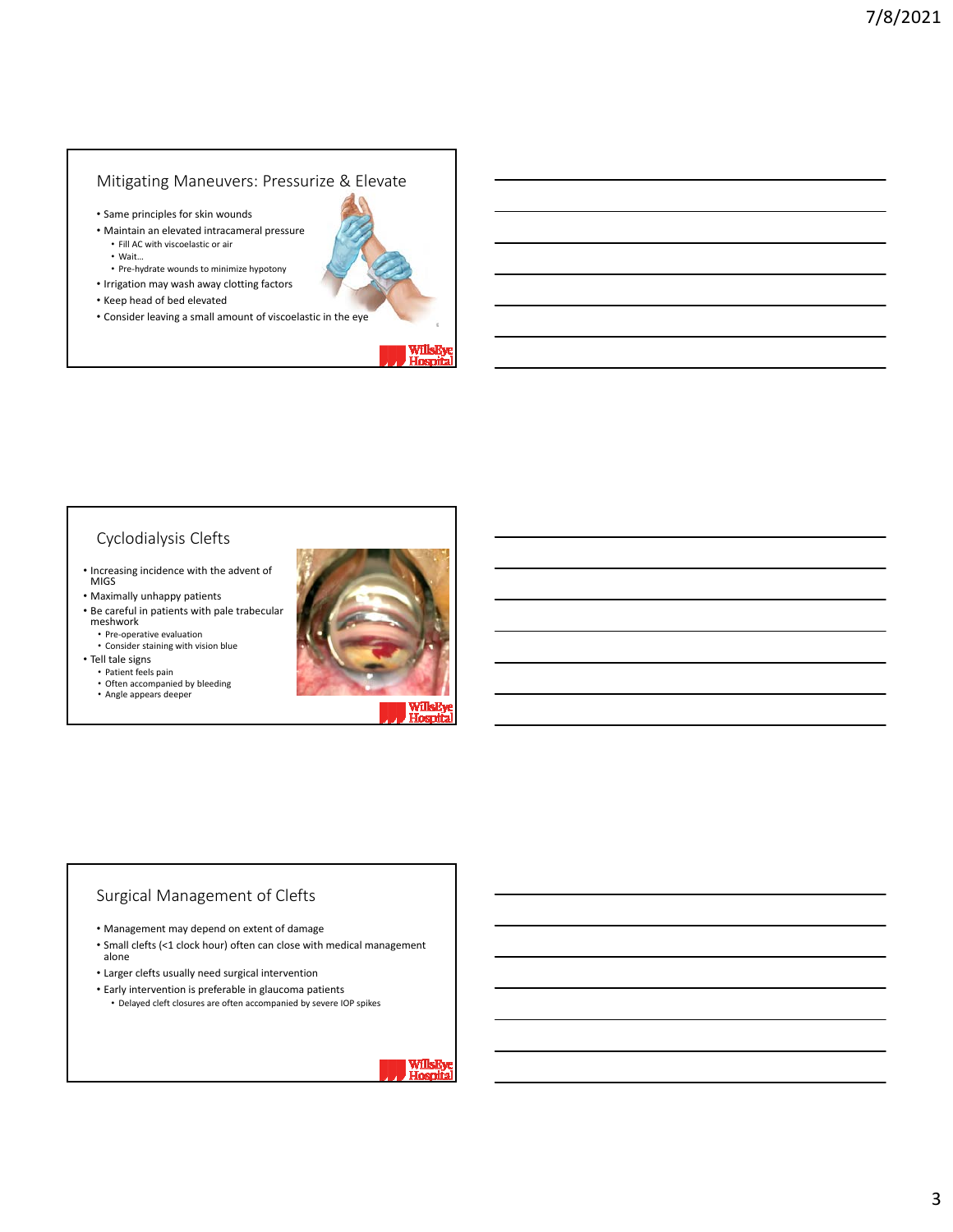

|  |  | <u> 1989 - Andrea Santa Andrea Santa Andrea Santa Andrea Santa Andrea Santa Andrea Santa Andrea Santa Andrea San</u>                                                 |
|--|--|----------------------------------------------------------------------------------------------------------------------------------------------------------------------|
|  |  | <u> 1989 - Johann Stoff, amerikansk politiker (d. 1989)</u>                                                                                                          |
|  |  | ,我们的人们也不会有什么?""我们的人们,我们也不会有什么?""我们的人们,我们的人们也不会有什么?""我们的人们,我们的人们的人们,我们的人们的人们,我们的人<br>第2011章 我们的人们的人们,我们的人们的人们的人们,我们的人们的人们的人们,我们的人们的人们的人们,我们的人们的人们的人们,我们的人们的人们的人们,我们的人 |
|  |  | <u> 1989 - Johann Harry Harry Harry Harry Harry Harry Harry Harry Harry Harry Harry Harry Harry Harry Harry Harry</u>                                                |
|  |  | <u> 1989 - Johann Stoff, deutscher Stoffen und der Stoffen und der Stoffen und der Stoffen und der Stoffen und der</u>                                               |
|  |  |                                                                                                                                                                      |



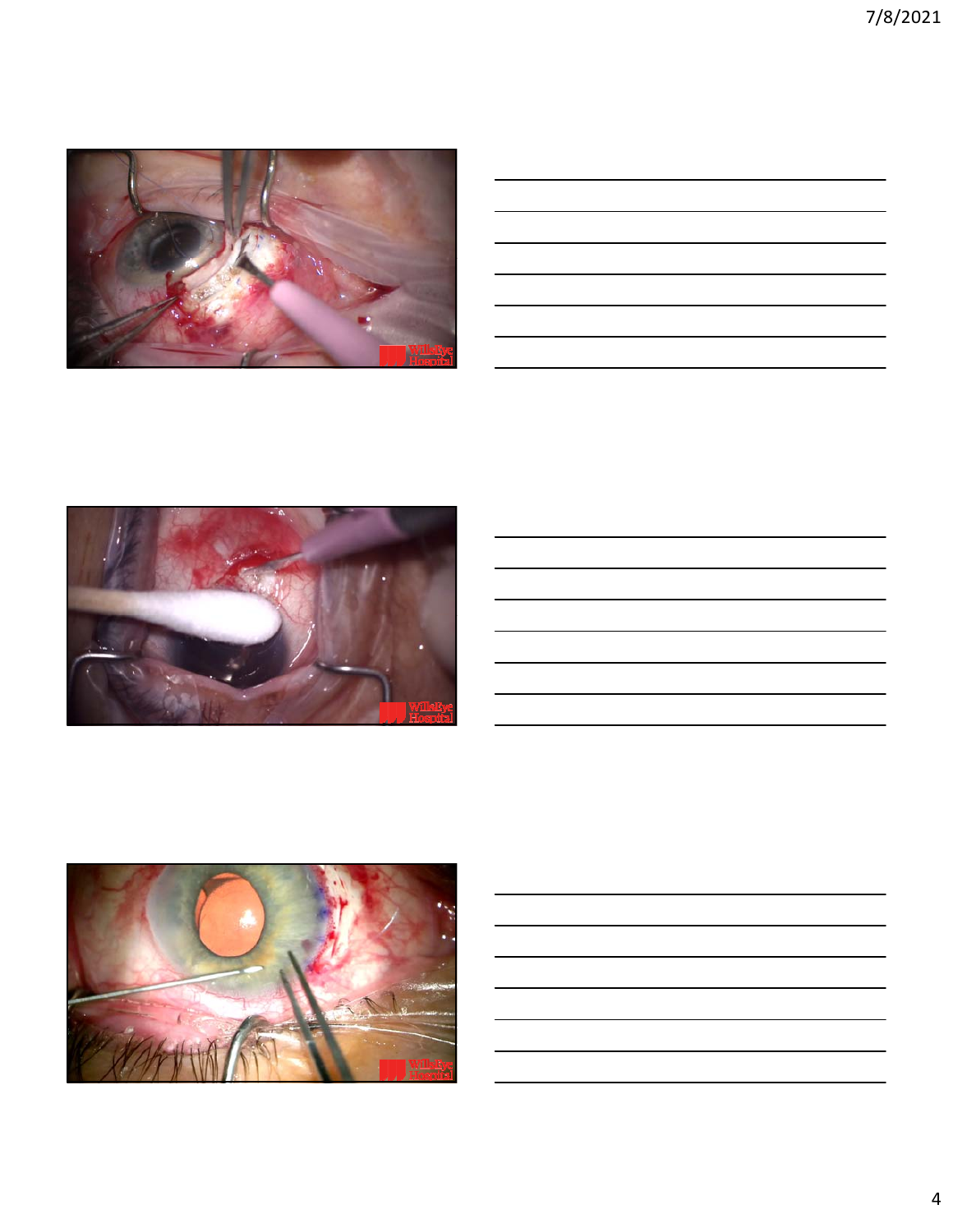Trouble Shooting the Schlemm's Canal



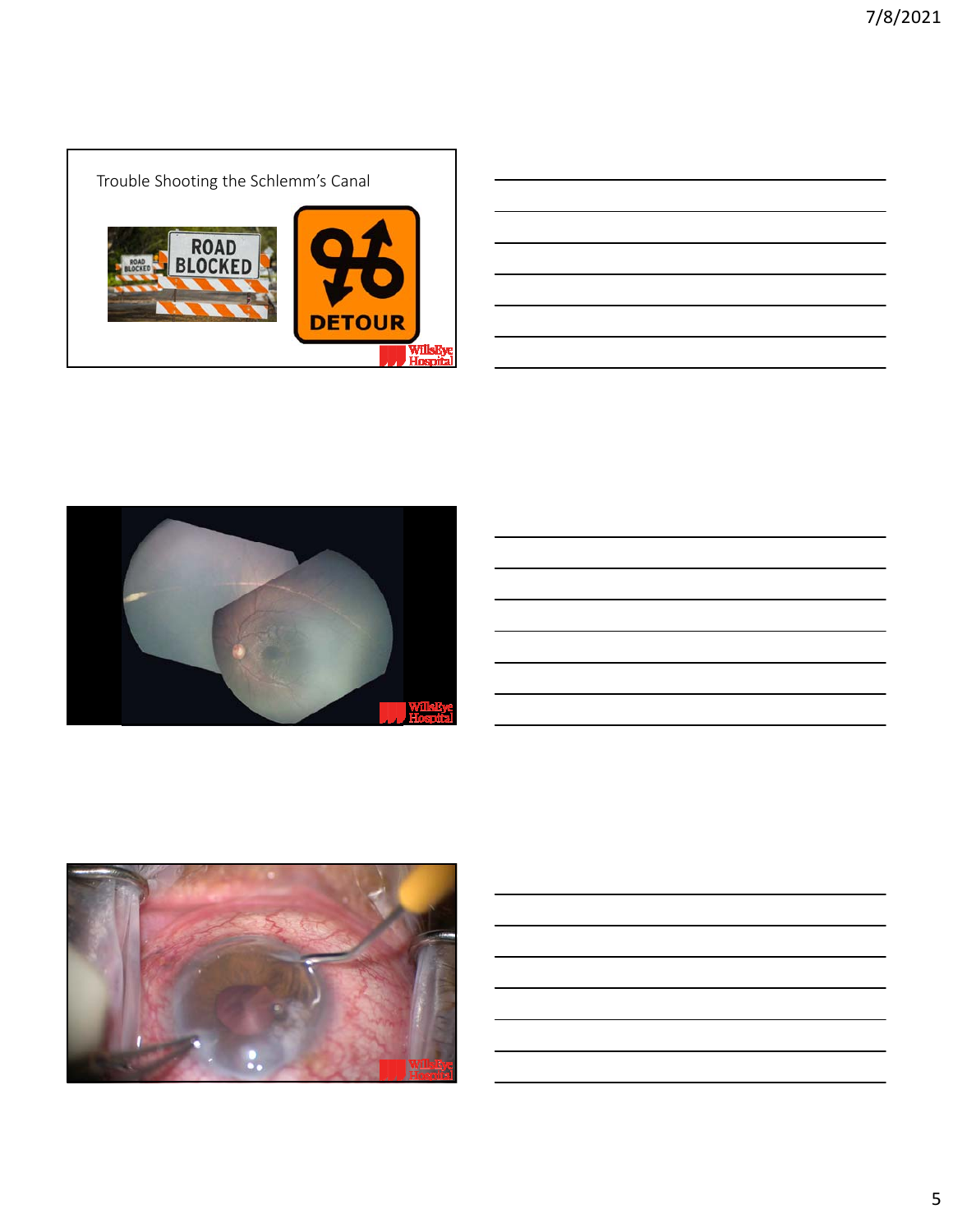## Stent Troubles: iStent Inject

- Maintain focus on the trocar
- Perpendicular insertion and removal • Reduces likelihood of pulling out implanted stent
- Repositioning a stent
	- Option 1: Use injector sleeve to push back into TM
	- Option 2: Recannulate stent with trocar and inject elsewhere





# Stent Troubles: iStent Inject

- Over‐implantation is less of an issue with "W"
- Wider flange should be taken into consideration
	- Stents tend to extend close to the ciliary body
	- Place trocar in anterior aspect of PTM
- Implantation into ciliary body
	- Best to leave alone unless easily accessible
	- Attempts to retrieve may cause bleeding and clefts